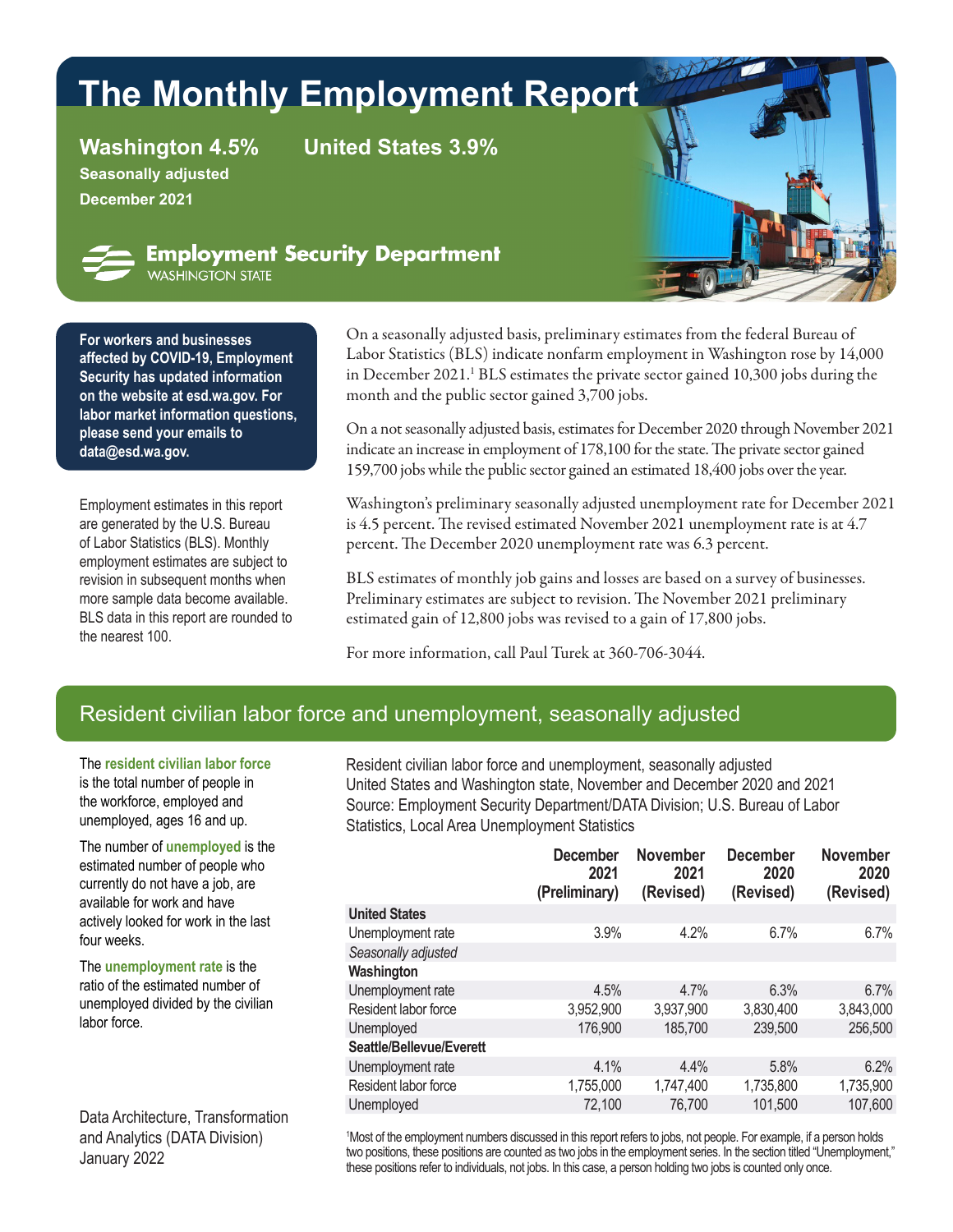### Unemployment, seasonally adjusted

The BLS estimates Washington's preliminary seasonally adjusted unemployment rate for December 2021 is 4.5 percent. The revised estimated November 2021 unemployment rate is 4.7 percent.

According to BLS estimates, the number of unemployed people fell by 8,800 in December 2021 compared to November 2021. At the same time, the number of employed people rose by an estimated 23,800. Overall, this amounted to an increase of 15,000 people in the labor force.

The preliminary December 2021 unemployment rate is 1.8 percentage points lower than the December 2020 rate of 6.3 percent. Unemployment rates, seasonally adjusted

U.S., Washington and Seattle, December 2017 through December 2021 Source: Employment Security Department/DATA Division; U.S. Bureau of Labor Statistics, Local Area Unemployment Statistics



**December 2021 preliminary unemployment rates:**

U.S. (preliminary) 3.9% Washington (preliminary) 4.5% Seattle area (preliminary) 4.1%

### Employment change, seasonally adjusted

Based on BLS estimates, Washington state nonfarm employment increased by 14,000 jobs from November 2021 to December 2021.

#### Recent employment change:

October 2021: down 500 jobs (revised)

November 2021: up 17,800 jobs (revised)

December 2021: up 14,000 jobs (preliminary)

Monthly employment change, seasonally adjusted Washington state, March 2020 through December 2021 Source: Employment Security Department/DATA Division; U.S. Bureau of Labor Statistics, Current Employment Statistics

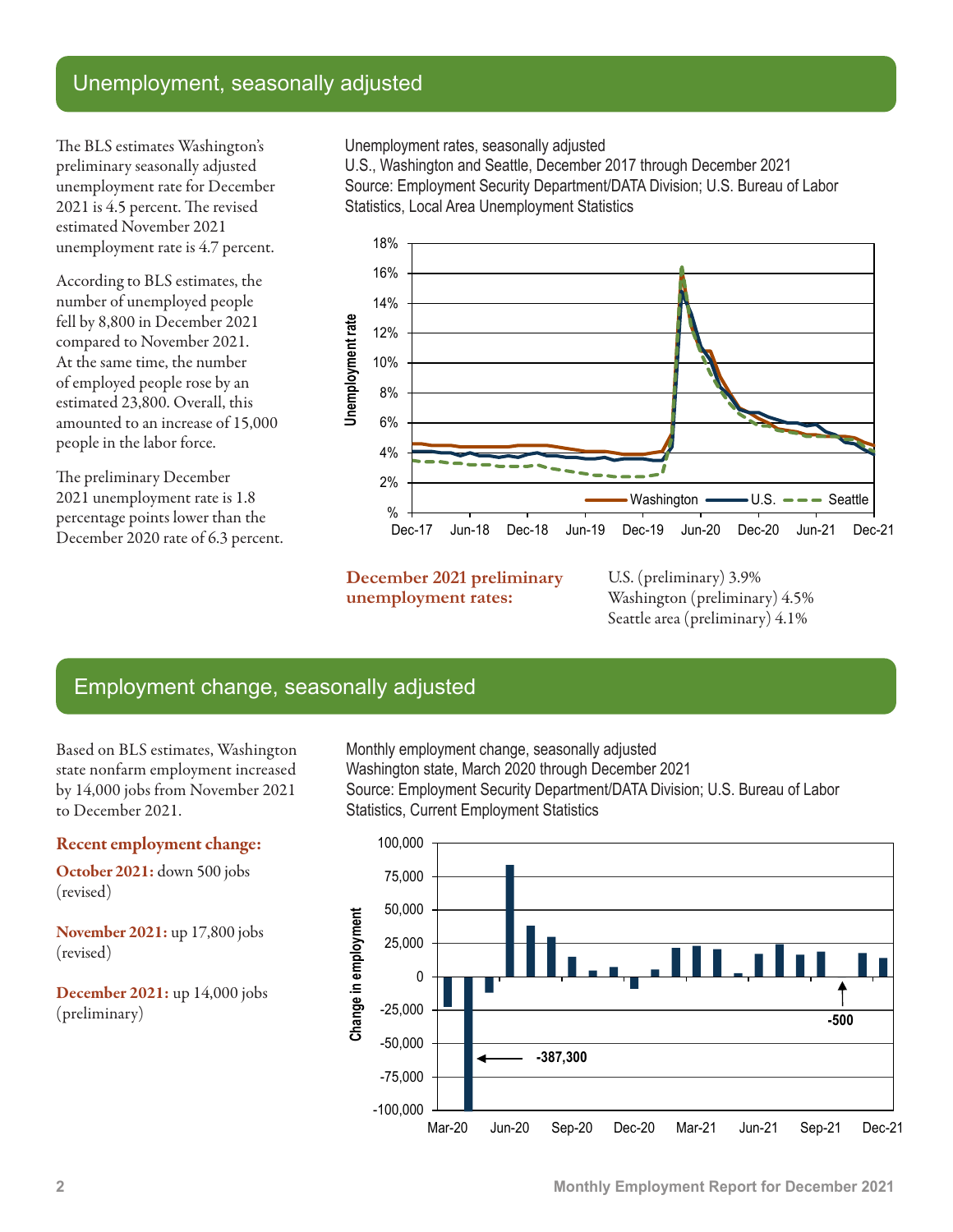### Employment and unemployment, seasonally adjusted

#### February 2020

(Start of 2020 employment recession in Washington) Nonfarm employment: 3,515,500 Unemployment rate: 4.1%

December 2021 (preliminary)

| Nonfarm employment: | 3,445,100 |
|---------------------|-----------|
| Unemployment rate:  | $4.7\%$   |

Nonfarm employment and unemployment rate, seasonally adjusted Washington state, December 2017 through December 2021 Source: Employment Security Department/DATA Division; U.S. Bureau of Labor Statistics, Current Employment Statistics, Local Area Unemployment Statistics



**Workers and businesses affected by COVID-19**

Employment Security's **[COVID-19](https://esd.wa.gov/newsroom/covid-19)  [online information page](https://esd.wa.gov/newsroom/covid-19)** covers topics for businesses and workers impacted by COVID-19. Topics include:

- Subscribing for updates
- Frequently asked questions
- Workers Q&A
- Business Q&A
- CARES ACT
- COVID-19 rulemaking
- COVID-19 resources
- Action alerts and updates

We are all in this together. The COVID-19 pandemic has created an unprecedented demand for services, but we are building capacity, updating technology, and we thank you for your patience while we work to serve you better.

**Did you know** that you can subscribe for email updates on a number of Employment Security Department topics all at once? Go to *[esd.wa.gov/labormarketinfo](http://esd.wa.gov/labormarketinfo)* and select the email icon at the top of the page.

## ⊠

Enter your email address and subscribe by checking the boxes for topics such as:

#### COVID-19

Labor market information News releases Employer news and resources Paid Family and Medical Leave Employer information SharedWork program WorkSource system Unemployment insurance **Training** 

Many more to come, so sign up today for your email updates!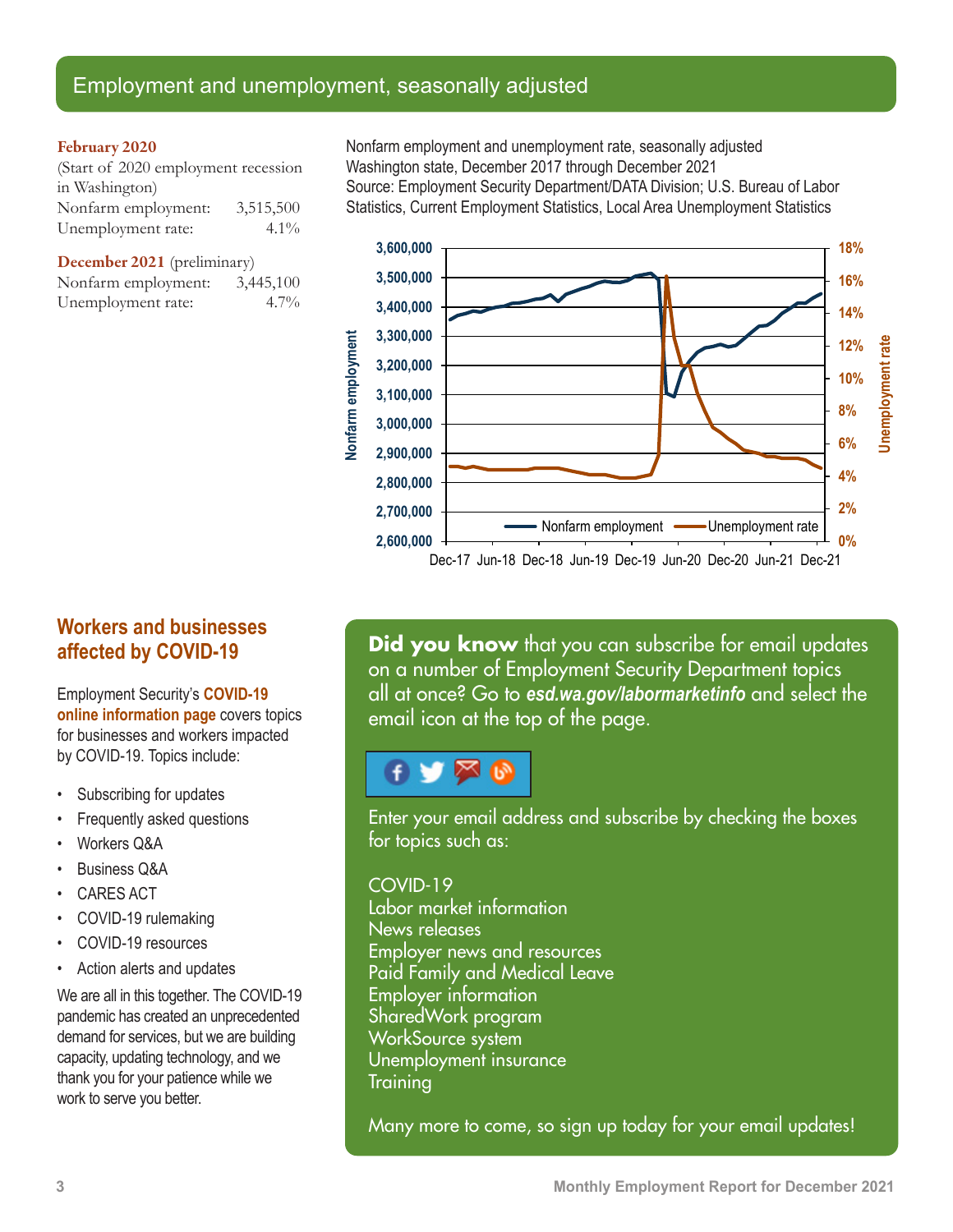### U-6 unemployment rate

#### U-6: Broader unemployment measure decreased in the four-quarter period ending third quarter 2021

The U.S. Bureau of Labor Statistics (BLS) recently updated its "alternative measures of labor underutilization" for states to include annual averages for 2021. One such alternative measure is the U-6 rate, which considers not only the unemployed population in the official "U-3" unemployment rate, but also marginally attached workers and

those employed part time for economic reasons. The U-6 rate is defined by BLS as the "total unemployed, plus all marginally attached workers, plus total employed part time for economic reasons, as a percent of the civilian labor force plus all marginally attached workers." This U-6 measure measures the "unemployed, underemployed, and those who are not looking but who want a job."

The U-6 unemployment rate for the fourth quarter 2020 through the third quarter 2021 for Washington state was 11.7 percent. This was lower compared to the 13.5 percent U-6 unemployment rate for the third quarter 2020 through the second quarter 2021. The U.S. U-6 unemployment rate for the fourth quarter 2020 through the third quarter 2021 was 10.4 percent.





2009 Q3 2011 Q3 2013 Q3 2015 Q3 2017 Q1 2017 Q3 2018 Q1 2018 Q3 2019 Q1 2019 Q3 2020 Q1 2020 Q3 2021 Q1 2021 Q3

| Year | WA/U.S.   | Q <sub>1</sub> | Q2    | Q3    | Annual average |
|------|-----------|----------------|-------|-------|----------------|
| 2021 | <b>WA</b> | 15.8%          | 13.5% | 11.7% |                |
|      | U.S.      | 14.5%          | 11.9% | 10.4% |                |
| 2020 | <b>WA</b> | 8.1%           | 10.9% | 13.0% | 14.8%          |
|      | U.S.      | 7.7%           | 10.4% | 12.3% | 13.6%          |
| 2019 | <b>WA</b> | 8.1%           | 7.8%  | 8.1%  | 7.6%           |
|      | U.S.      | 7.6%           | 7.4%  | 7.3%  | 7.2%           |
| 2018 | <b>WA</b> | 9.0%           | 8.9%  | 8.4%  | 8.4%           |
|      | U.S.      | 8.3%           | 8.1%  | 7.8%  | 7.7%           |
| 2017 | <b>WA</b> | 10.0%          | 9.7%  | 9.4%  | 9.2%           |
|      | U.S.      | 9.5%           | 9.2%  | 8.9%  | 8.5%           |
| 2016 | <b>WA</b> | 10.9%          | 10.7% | 10.7% | 10.3%          |
|      | U.S.      | 10.1%          | 9.9%  | 9.8%  | 9.6%           |
| 2015 | <b>WA</b> | 12.0%          | 11.7% | 11.4% | 11.0%          |
|      | U.S.      | 11.6%          | 11.3% | 10.8% | 10.4%          |

Source: Bureau of Labor Statistics: **[https//www.bls.gov/lau/stalt.htm](https://www.bls.gov/lau/stalt.htm).**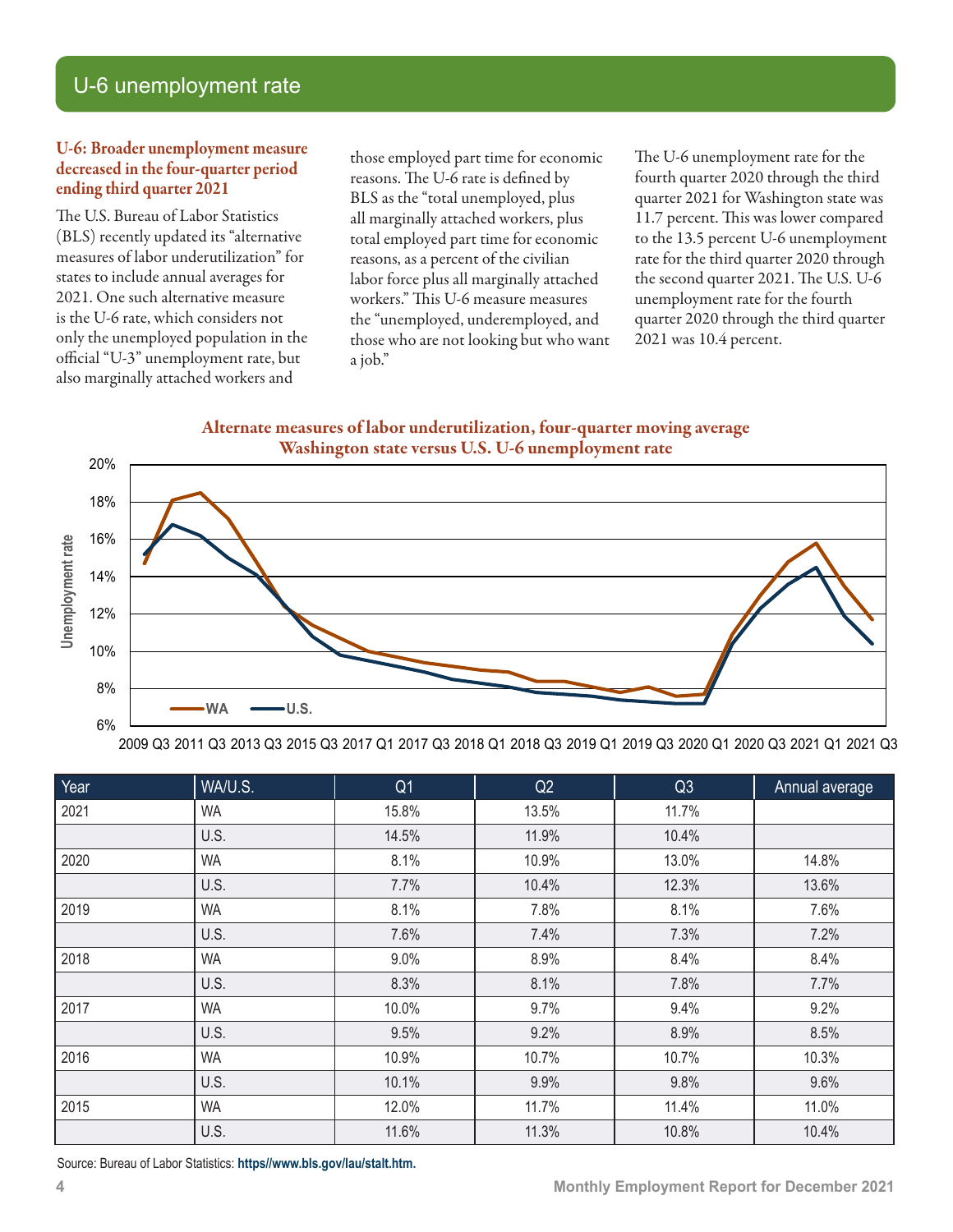### Industry employment in Washington, seasonally adjusted

#### One-month employment change by industry

Based on a BLS survey of businesses and governments, Washington gained an estimated 14,000 jobs during the month, on a seasonally adjusted basis:

- Overall, employment increased in ten major industries, decreased in two and was unchanged in one in December.
- Private sector employment is estimated to have increased by 10,300 and government employment increased by 3,700.
- Retail trade employment increased by 3,200 overall, led by 1,200 jobs gained in motor vehicle and parts dealers.
- The number of jobs in professional and business services increased by 2,800 overall, with 1,800 jobs gained in employment services.
- Employment in construction rose by 1,300 overall, with 1,400 jobs added in heavy and civil engineering.
- Manufacturing employment fell by 1,000 overall, with 1,100 jobs lost in aerospace product and parts manufacturing.
- Employment in leisure and hospitality decreased by 2,200 over the month, led by 1,900 jobs lost in food services and drinking places.

Estimated one-month employment change by industry, seasonally adjusted Washington state, November 2021 to December 2021 Source: Employment Security Department/DATA Division; U.S. Bureau of Labor Statistics, Current Employment Statistics

| <b>Total nonfarm</b>                      | 14,000   |
|-------------------------------------------|----------|
| Government                                | 3,700    |
| Retail trade                              | 3,200    |
| Professional and business services        | 2,800    |
| Wholesale trade                           | 2,400    |
| Construction                              | 1,300    |
| Information                               | 1,200    |
| Transportation, warehousing and utilities | 1,000    |
| Education and health services             | 900      |
| <b>Financial activities</b>               | 400      |
| Other services                            | 300      |
| Mining and logging                        | $\theta$ |
| Manufacturing                             | $-1,000$ |
| Leisure and hospitality                   | $-2,200$ |

#### **As we navigate the COVID-19 developments**

in Washington state and beyond, we know Washington state businesses, nonprofits, city and county municipalities, educational institutions, as well as economic and workforce development professionals, are looking for sound data about the short and long term economic and workforce impacts to their individual businesses, industries and regions.

If you have specific questions regarding labor market information, please send your emails t[o data@esd.wa.gov](mailto:data%40esd.wa.gov?subject=data%40esd.wa.gov).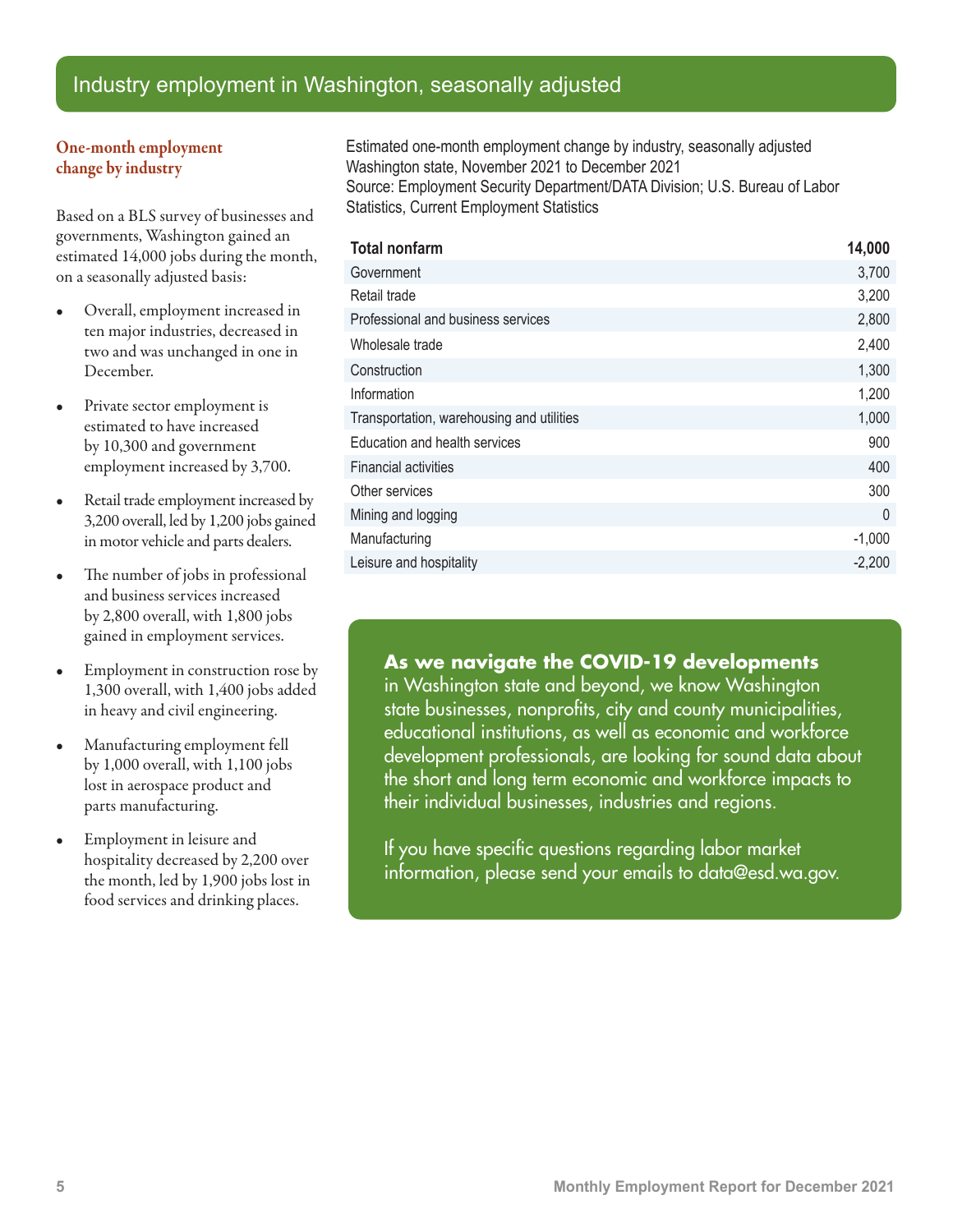### Industry employment in Washington, not seasonally adjusted

#### Change by industry over the year

Based on a BLS survey of businesses and governments, Washington gained an estimated 178,100 jobs from December 2020 through December 2021.

- Overall, 12 major industries expanded and one contracted.
- Private sector employment rose 5.9 percent, up an estimated 159,700 jobs.
- Public sector employment rose 3.4 percent, up an estimated 18,400 jobs.
- Employment in leisure and hospitality is up by 78,600, with food services and drinking places adding 60,800 jobs.
- Professional and business services employment increased by 17,800, with 9,500 jobs added in employment services.
- Information employment increased by 15,800, with 5,300 jobs added by software publishers.
- Construction employment rose 9,400 overall, with 4,800 jobs added by specialty trade contractors.
- Employment in manufacturing is up 5,500, led by an increase of 900 in food manufacturing.

Estimated employment change by industry over the year, not seasonally adjusted Washington state, December 2020 through December 2021 Source: Employment Security Department/DATA Division; U.S. Bureau of Labor Statistics, Current Employment Statistics

| <b>Total nonfarm</b>                      | 178,100 |
|-------------------------------------------|---------|
| Leisure and hospitality                   | 78,600  |
| Government                                | 18,400  |
| Professional and business services        | 17,800  |
| Information                               | 15,600  |
| Construction                              | 9,400   |
| Transportation, warehousing and utilities | 8,900   |
| Education and health services             | 7,700   |
| Other services                            | 5,800   |
| Manufacturing                             | 5,500   |
| <b>Financial activities</b>               | 5,300   |
| Wholesale trade                           | 2,600   |
| Retail trade                              | 2,600   |
| Mining and logging                        | $-100$  |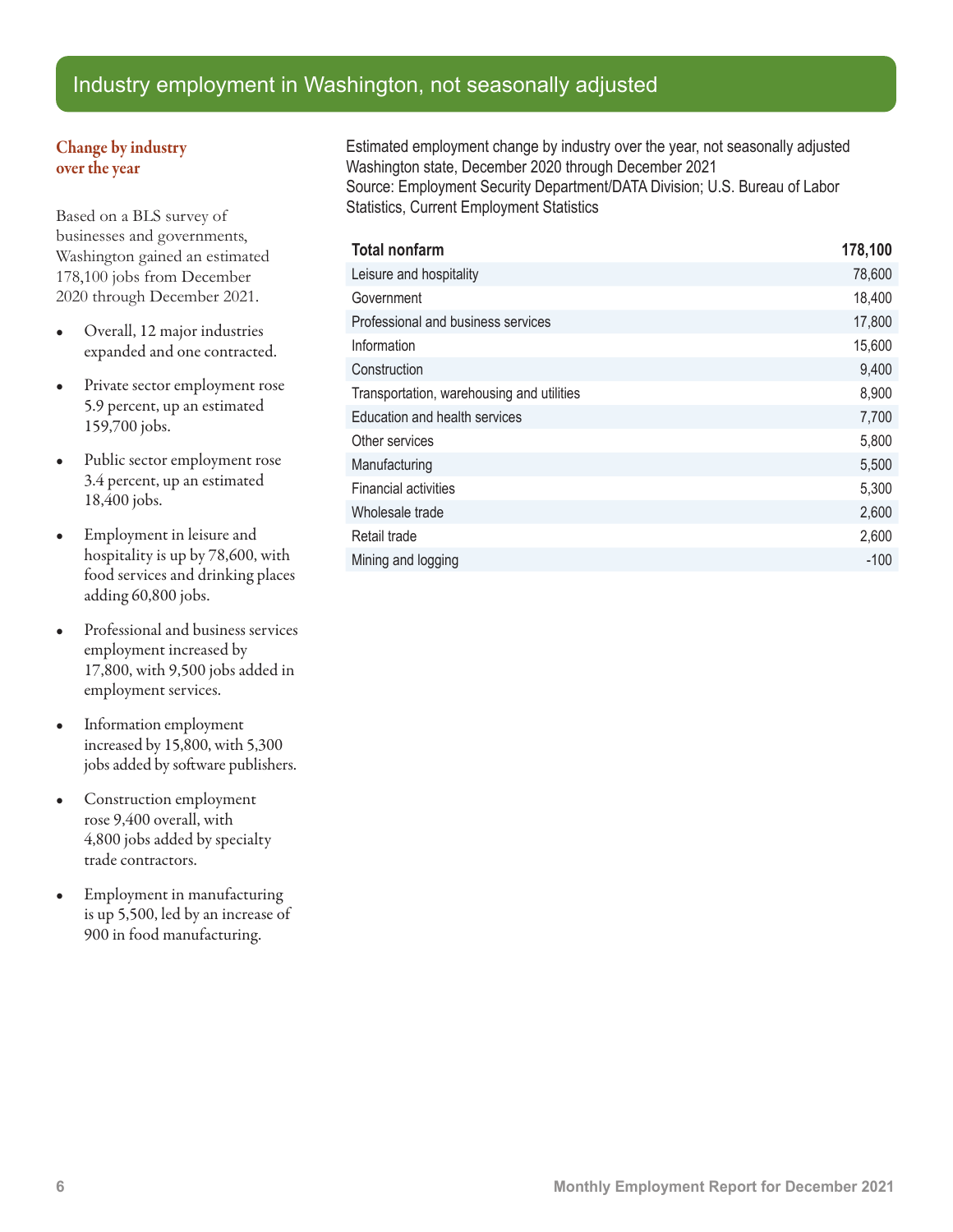### Seasonally adjusted employment

Seasonally adjusted numbers account for normal seasonal patterns that occur year after year, such as strong seasonal hiring in retail trade around the holidays. Taking into account normal seasonal variations makes it possible to see unusual changes in employment levels.

**Normal seasonal change** is the expected monthly change in employment based on history.

**Estimated change** is the employment change over the month based on BLS survey data.

**Seasonally adjusted change** is change in employment accounting for normal seasonal patterns.

Based on historical patterns, Washington employment typically decreases by 6,800 from November to December. This year the state gained an estimated 7,200 jobs, amounting to a seasonally adjusted increase of 14,000 jobs.

• The normal seasonal gain in leisure and hospitality employment is 2,000 in December. The estimated loss was 200, so employment decreased by 2,000 on a seasonally adjusted basis.

Normal seasonal change, estimated change and seasonally adjusted change Washington state, December 2021 Source: Employment Security Department/DATA Division; U.S. Bureau of Labor

Statistics, Current Employment Statistics

|                                           | <b>Normal</b><br>seasonal<br>change | <b>Estimated</b><br>change | <b>Seasonally</b><br>adjusted<br>change |
|-------------------------------------------|-------------------------------------|----------------------------|-----------------------------------------|
| <b>Total nonfarm</b>                      | $-6,800$                            | 7,200                      | 14,000                                  |
| Transportation, warehousing and utilities | 4,800                               | 5,800                      | 1,000                                   |
| Leisure and hospitality                   | 2,000                               | $-200$                     | $-2,200$                                |
| Retail trade                              | 1,500                               | 4,700                      | 3,200                                   |
| Information                               | 1,400                               | 2,600                      | 1,200                                   |
| Manufacturing                             | $\Omega$                            | $-1,000$                   | $-1,000$                                |
| Mining and logging                        | $-100$                              | $-100$                     | 0                                       |
| Other services                            | $-700$                              | $-400$                     | 300                                     |
| <b>Financial activities</b>               | $-1,000$                            | $-600$                     | 400                                     |
| Wholesale trade                           | $-1,200$                            | 1,200                      | 2,400                                   |
| Education and health services             | $-2,400$                            | $-1,500$                   | 900                                     |
| Construction                              | $-2,800$                            | $-1,500$                   | 1,300                                   |
| Professional and business services        | $-3,900$                            | $-1,100$                   | 2,800                                   |
| Government                                | $-4,400$                            | $-700$                     | 3,700                                   |

- Employment in retail trade normally rises by 1,500. It is estimated to have increased by 4,700 this December so it increased by 3,200 on a seasonally adjusted basis.
- The estimated employment decrease in construction was 1,500. The normal seasonal decrease is 2,800, so on a seasonally adjusted basis, construction employment increased by 1,300.
- Typically, manufacturing employment is unchanged in December. On a seasonally adjusted basis, manufacturing employment decreased by 1,000 as the estimated decrease was 1,000.
	- The employment increase on a seasonally adjusted basis was 2,800 in professional and business services in December. The normal seasonal decrease is 3,900. It is estimated to have decreased this December by 1,100.